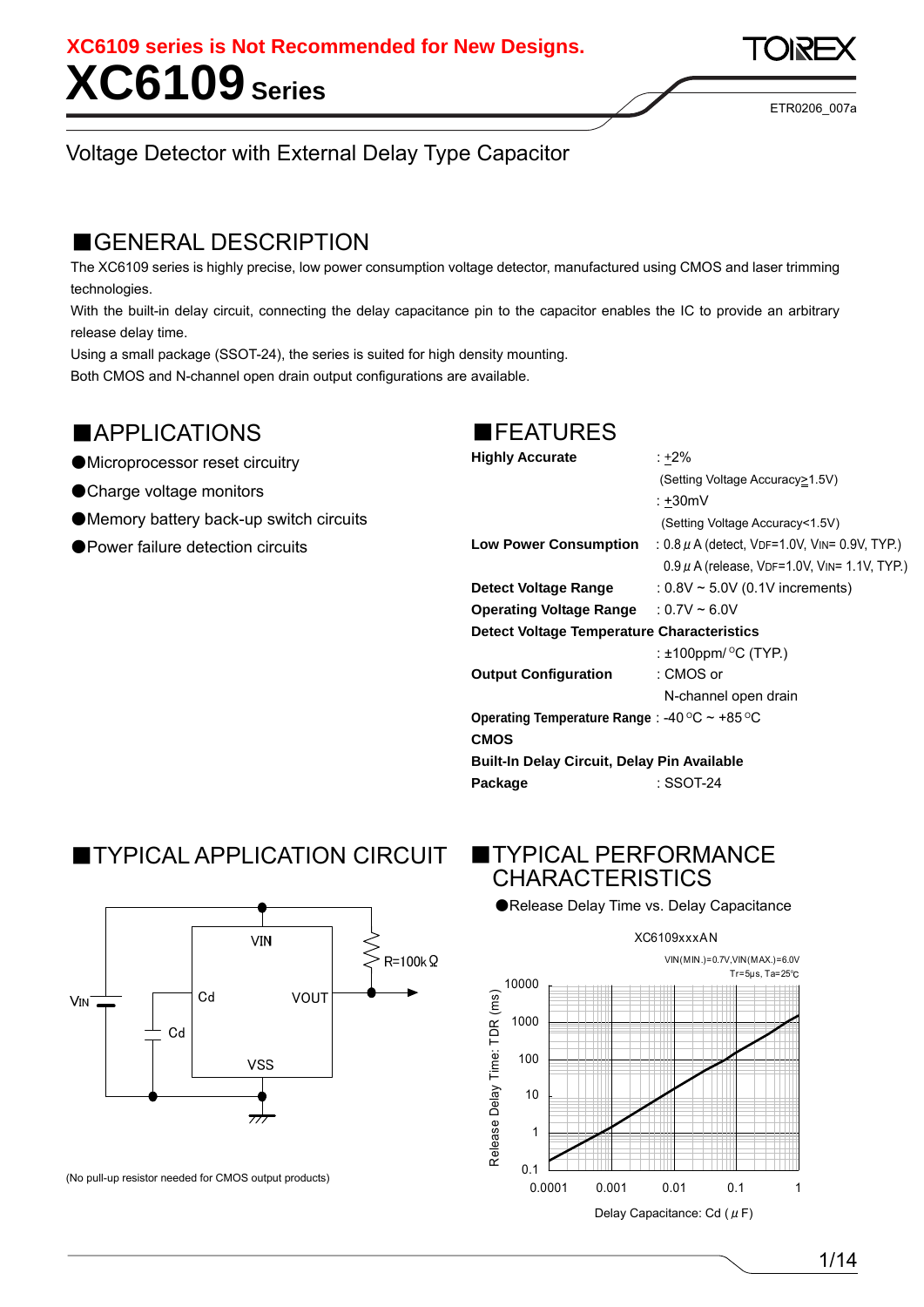## ■PIN CONFIGURATION



## ■ PIN ASSIGNMENT

| <b>PIN NUMBER</b> | <b>PIN NAME</b> | <b>FUNCTION</b>     |
|-------------------|-----------------|---------------------|
|                   | VIN             | Input               |
|                   | Vss             | Ground              |
|                   | Cd              | Delay Capacitance   |
|                   | Vout            | Output (Detect "L") |

## ■PRODUCT CLASSIFICATION

●Ordering Information

XC6109①②③④⑤⑥-⑦(\*1)

| <b>DESIGNATOR</b> | <b>DESCRIPTION</b>                      | <b>SYMBOL</b> | <b>DESCRIPTION</b>                        |
|-------------------|-----------------------------------------|---------------|-------------------------------------------|
| $\circled{1}$     | <b>Output Configuration</b>             | С             | CMOS output                               |
|                   |                                         | N             | N-ch open drain output                    |
| $\circled{2}$     | Detect Voltage                          | $08 - 50$     | e.g. $18→1.8V$                            |
|                   | Output Delay & Hysteresis               | A             | Built-in delay pin & hysteresis 5% (TYP.) |
| $$6-2$            | Packages<br>Taping Type <sup>(*2)</sup> | NR.           | SSOT-24                                   |
|                   |                                         | NR-G          | SSOT-24 (Halogen & Antimony free)         |

(\*1) The "-G" suffix indicates that the products are Halogen and Antimony free as well as being fully RoHS compliant.

(\*2) The device orientation is fixed in its embossed tape pocket. For reverse orientation, please contact your local Torex sales office or representative. (Standard orientation: ⑤R-⑦, Reverse orientation: ⑤L-⑦)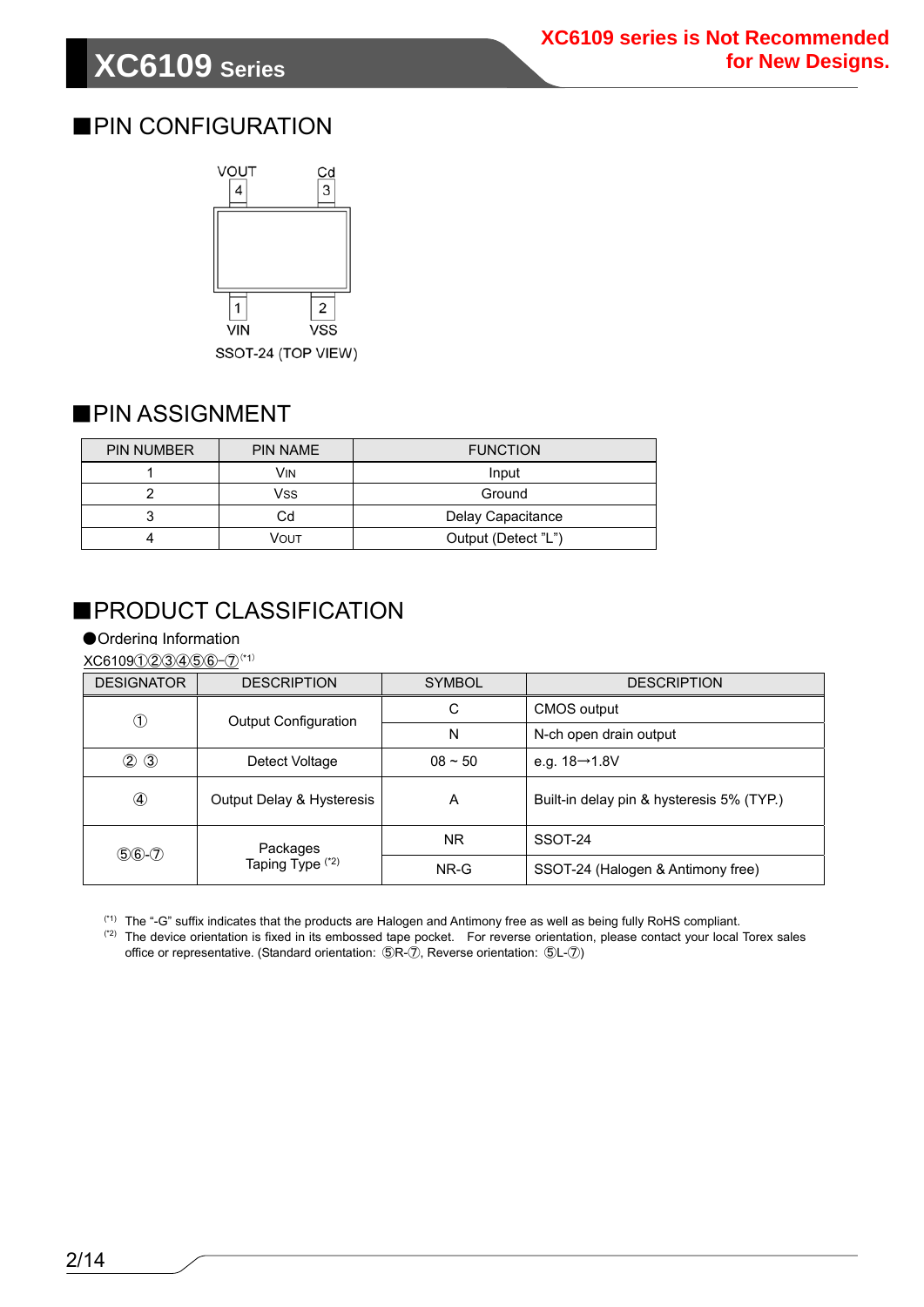## ■BLOCK DIAGRAMS



(2) XC6109N (N-ch Open Drain Output)



## $\blacksquare \textsf{ABSOLUTE MAXIMUM RATINGS} \qquad \begin{array}{lll} \multicolumn{3}{l}{{\color{blue}\textbf{A} \textbf{B} \textbf{S} \textbf{O} \textbf{L} \textbf{U} \textbf{T} \textbf{E}} \qquad \textbf{A} \textbf{B} \textbf{S} \textbf{A} \textbf{A} \textbf{A} \textbf{A} \textbf{A} \textbf{A} \textbf{A} \textbf{A} \textbf{A} \textbf{A} \textbf{A} \textbf{A} \textbf{A} \textbf{A} \textbf{A} \textbf{A} \textbf{A} \textbf{A} \text$

| <b>PARAMETER</b>            |                           | <b>SYMBOL</b> | <b>RATINGS</b>              | <b>UNITS</b> |  |
|-----------------------------|---------------------------|---------------|-----------------------------|--------------|--|
| Input Voltage               |                           | <b>VIN</b>    | $VSS - 0.3 \approx 7.0$     | V            |  |
|                             | <b>Output Current</b>     | <b>I</b> OUT  | 10                          | mA           |  |
|                             | XC6109C (*1)              | <b>VOUT</b>   | $Vss - 0.3 - VIN + 0.3$     | V            |  |
| Output Voltage              | XC6109N (*2)              |               | $Vss - 0.3 - 7.0$           |              |  |
| Delay Pin Voltage           |                           | <b>VCD</b>    | $Vss-0.3 \sim V_{IN} + 0.3$ | $\vee$       |  |
| Delay Pin Current           |                           | ICD.          | 5.0                         | mA           |  |
| <b>Power Dissipation</b>    | SSOT-24                   | Pd            | 150                         | mW           |  |
| Operating Temperature Range |                           | Та            | $-40 - + 85$                | $^{\circ}$ C |  |
|                             | Storage Temperature Range | Tsta          | $-40 - + 125$               | $^{\circ}$ C |  |

NOTE:

\*1: CMOS output

\*2: N-ch open drain output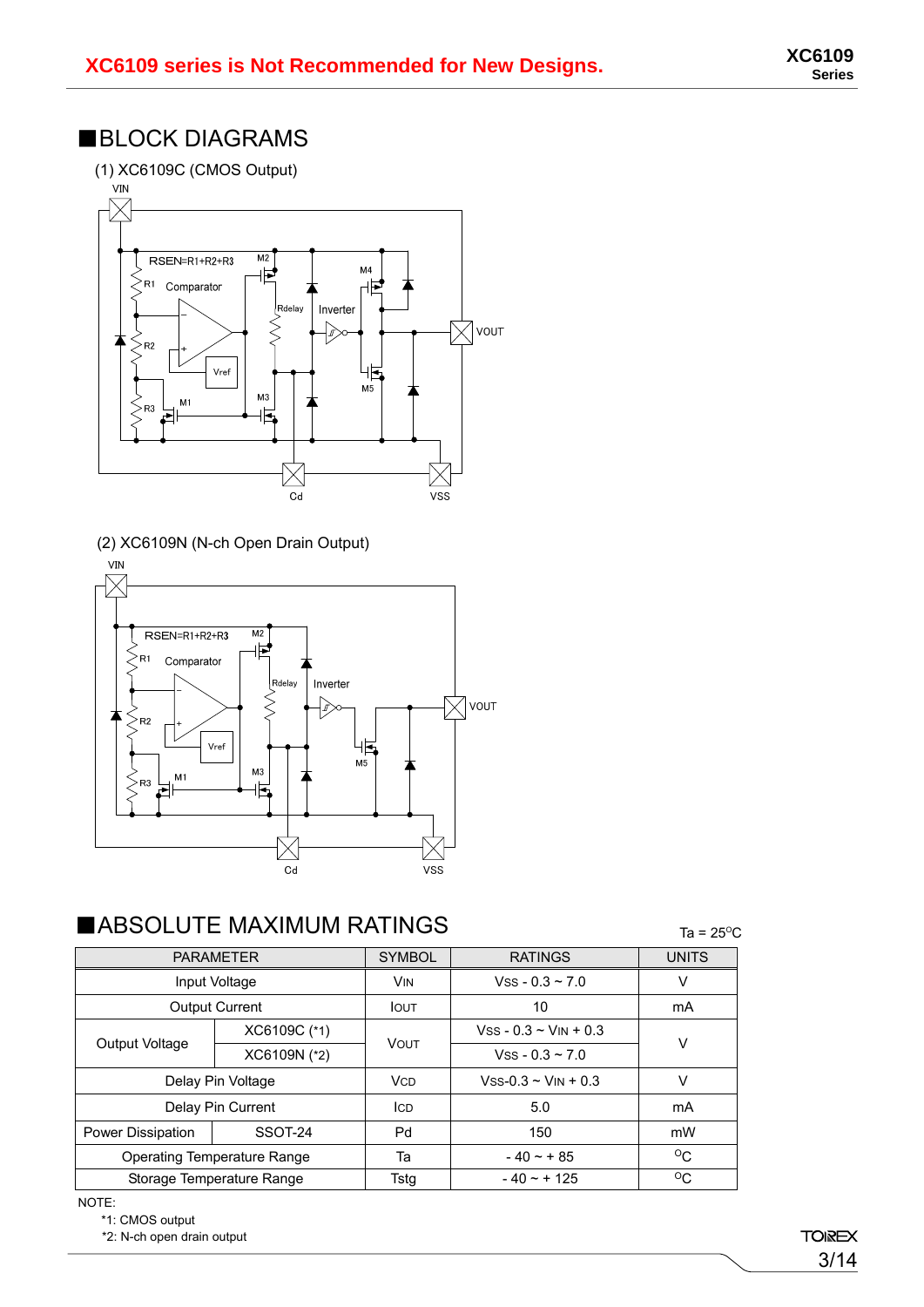## ■ELECTRICAL CHARACTERISTICS

 $Ta = 25^{\circ}C$ 

| <b>PARAMETER</b>             |                    | <b>SYMBOL</b>            |                                   | <b>CONDITIONS</b>               | MIN.                     | TYP.       | MAX.           | <b>UNIT</b>   | <b>CIRCUIT</b> |
|------------------------------|--------------------|--------------------------|-----------------------------------|---------------------------------|--------------------------|------------|----------------|---------------|----------------|
| <b>Operating Voltage</b>     |                    | <b>V<sub>IN</sub></b>    | $VDF(T)=0.8-5.0V$ <sup>(*1)</sup> |                                 | 0.7                      |            | 6.0            | V             |                |
| Detect Voltage               |                    | <b>VDF</b>               |                                   | $VDF(T)=0.8-5.0V$               |                          | $E-1$      |                | $\vee$        | $\circled{1}$  |
| <b>Hysteresis Width</b>      |                    | <b>VHYS</b>              |                                   | $V$ IN=1.0~6.0V                 | <b>VDF</b>               | <b>VDF</b> | <b>VDF</b>     | V             | $\circled{1}$  |
|                              |                    |                          |                                   |                                 | x 0.02                   | x 0.05     | x 0.08         |               |                |
|                              |                    |                          |                                   | $VDF(T)=0.8~1.9V$               | $\blacksquare$           | 0.80       | 1.70           |               |                |
| Supply Current 1             |                    | ISS <sub>1</sub>         | $V$ IN= $V$ DF $\times$ 0.9       | $VDF(T)=2.0-3.9V$               | $\blacksquare$           | 0.90       | 1.90           | $\mu$ A       | $\circled{2}$  |
|                              |                    |                          |                                   | $VDF(T)=4.0-5.0V$               | $\blacksquare$           | 1.00       | 2.00           |               |                |
|                              |                    |                          |                                   | $VDF(T)=0.8~1.9V$               | $\overline{\phantom{a}}$ | 0.90       | 1.80           |               |                |
| <b>Supply Current 2</b>      |                    | ISS <sub>2</sub>         | $VIN=VDF \times 1.1$              | $VDF(T)=2.0-3.9V$               | $\blacksquare$           | 1.10       | 2.00           | μA            | $\circled{2}$  |
|                              |                    |                          |                                   | $VDF(T)=4.0-5.0V$               |                          | 1.20       | 2.20           |               |                |
|                              |                    |                          |                                   | $V_{IN} = 0.7V$                 |                          |            |                |               |                |
|                              |                    |                          |                                   | $V_{DS}=0.5V(Nch)$              | 0.01                     | 0.36       |                |               |                |
|                              |                    |                          |                                   | $V_{IN} = 1.0V$ <sup>(*2)</sup> |                          |            |                |               |                |
|                              |                    |                          |                                   | $V_{DS}=0.5V(Nch)$              | 0.1                      | 0.7        |                |               |                |
|                              |                    |                          |                                   | $V_{IN} = 2.0V$ <sup>(*3)</sup> |                          |            |                |               |                |
|                              |                    | <b>IOUT1</b>             | $V_{DS}=0.5V(Nch)$                |                                 | 0.8                      | 1.6        | mA             |               | $\circled{3}$  |
| <b>Output Current</b>        |                    |                          | $V_{IN} = 3.0V$ <sup>(*4)</sup>   |                                 |                          |            |                |               |                |
|                              |                    |                          | $V_{DS}=0.5V(Nch)$                |                                 | 1.2                      | 2.0        |                |               |                |
|                              |                    |                          | $V_{IN} = 4.0V$ <sup>(*5)</sup>   |                                 |                          |            |                |               |                |
|                              |                    |                          | $V_{DS} = 0.5V(Nch)$              |                                 | 1.6                      | 2.3        |                |               |                |
|                              |                    | $IOUT2$ $(5)$            | VIN=VDFx1.1<br>$VDS=0.5V(P-ch)$   |                                 | $E-2$                    |            |                | mA            |                |
|                              |                    |                          |                                   |                                 |                          |            |                |               | $\circled{4}$  |
|                              | <b>CMOS</b>        |                          |                                   |                                 | $\overline{\phantom{a}}$ | 0.20       |                |               |                |
| Leak                         | output             |                          |                                   |                                 |                          |            |                |               |                |
| Current                      | N-ch Open<br>Drain | <b>ILEAK</b>             |                                   | VIN=6.0V, VOUT=6.0V, Cd: Open   | $\frac{1}{2}$            | 0.20       | 0.40           | μA            | $\circled{3}$  |
|                              | Output             |                          |                                   |                                 |                          |            |                |               |                |
| Temperature                  |                    | $\triangle$ VDF/         |                                   |                                 |                          |            |                |               |                |
| Characteristics              |                    | $(\triangle$ Topr · VDF) |                                   |                                 | $\overline{\phantom{a}}$ | ±100       | $\blacksquare$ | $ppm$ / $C$   | $\circled{1}$  |
| Delay Resistance (*7)        |                    | Rdelay                   |                                   | VIN=6.0V, Cd=0V                 | 1.6                      | 2.0        | 2.4            | $\sf M\Omega$ | $\circledS$    |
| Delay Pin Sink Current       |                    | ICD                      | Cd=0.5V, VIN=0.7V                 |                                 | 8                        | 60         |                | $\mu$ A       | $\circledS$    |
| Delay Capacitance Pin        |                    |                          | $V$ <sub>IN</sub> = $1.0V$        |                                 | 0.4                      | 0.5        | 0.6            |               |                |
| <b>Threshold Voltage</b>     |                    | <b>VTCD</b>              | $V$ IN=6.0V                       |                                 | 2.9                      | 3.0        | 3.1            | V             | $\circledast$  |
| <b>Unspecified Operating</b> |                    |                          |                                   |                                 |                          |            |                |               |                |
| Voltage <sup>(*8)</sup>      |                    | <b>VUNS</b>              | $V$ IN=0~0.7 $V$                  |                                 | $\blacksquare$           | 0.3        | 0.4            | V             | $\circledcirc$ |
|                              |                    |                          |                                   | VIN=6.0 down to 0.7V            |                          |            |                |               |                |
| Detect Delay Time (*9)       |                    | t <sub>DF0</sub>         | Cd: Open                          |                                 |                          | 30         | 230            | $\mu$ s       | $\circledR$    |
| Release Delay Time           |                    |                          |                                   | VIN=0.7~6.0V                    |                          |            |                |               |                |
| $(*10)$                      |                    | t <sub>DR0</sub>         |                                   | Cd: Open                        |                          | 30         | 200            | $\mu$ s       | $\circledS$    |

NOTE:

\*1: VDF(T): Setting Detect Voltage

\*2: VDF(T)>1.0V

\*3: VDF(T)>2.0V

\*4: VDF(T)>3.0V

\*5: VDF(T)>4.0V

\*6: This numerical value is applied only to the XC6109C series (CMOS output).

\*7: Calculated from the voltage value and the current value of both ends of the resistor.

\*8: The maximum voltage of the VOUT in the range of the VIN 0 to 0.7V. This numerical value is applied only to the XC6109C series (CMOS output).

\*9: Time which ranges from the state of VIN =VDF to the VOUT reaching 0.6V when the VIN falls without connecting to the Cd pin.

\*10: Time which ranges from the state of VIN= VDF +VHYS to the VOUT reaching 5.4V when the VIN rises without connecting to the Cd pin.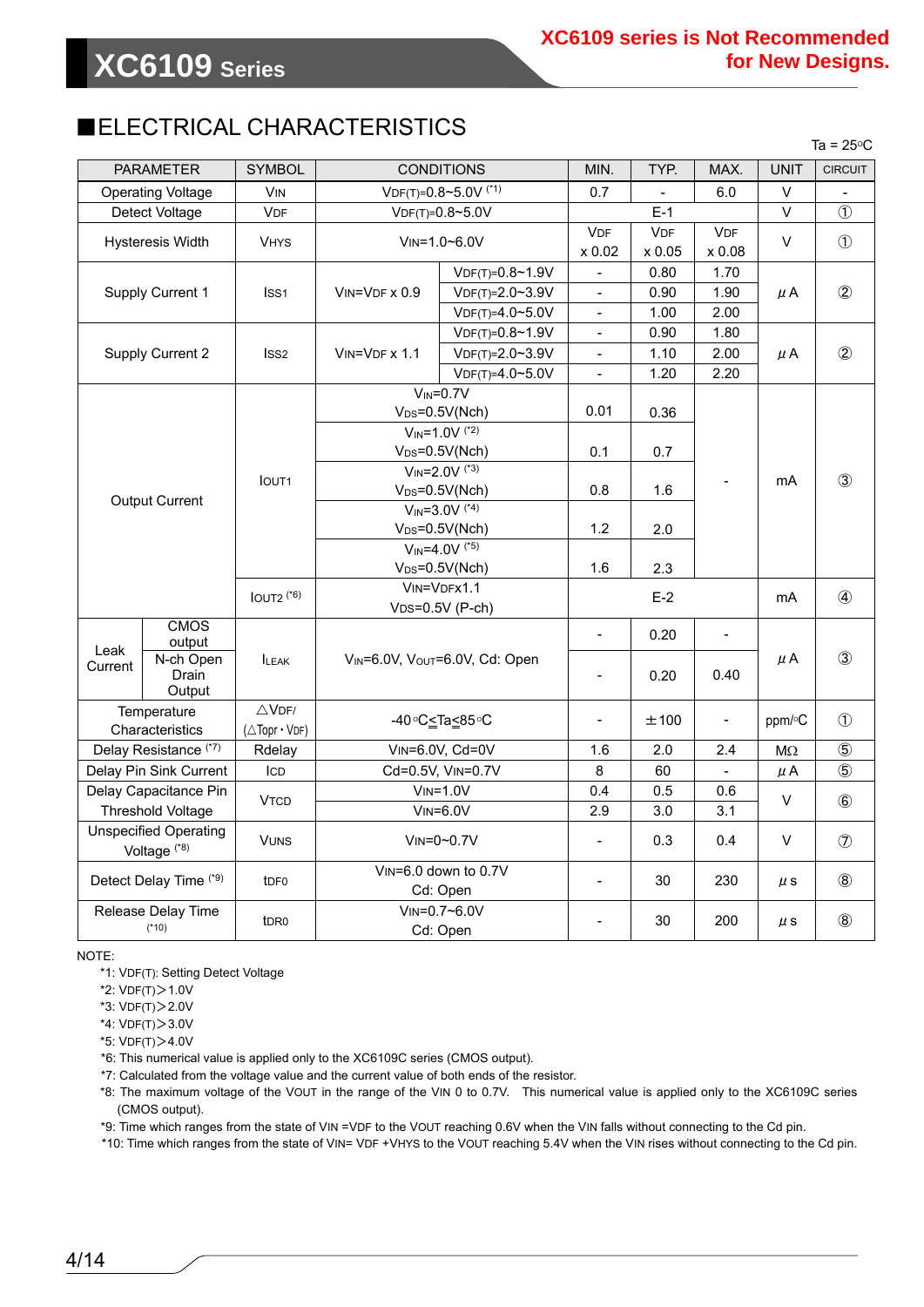## ■VOLTAGE CHART

Г

| <b>SYMBOL</b>    | $E-1$               |            | $E-2$ |         |                                |
|------------------|---------------------|------------|-------|---------|--------------------------------|
| <b>PARAMETER</b> |                     |            |       |         |                                |
|                  | DETECT VOLTAGE (*1) |            |       |         | OUTPUT CURRENT <sup>(*2)</sup> |
|                  | (V)                 |            |       | (mA)    |                                |
| SETTING DETECT   |                     |            |       |         |                                |
| <b>VOLTAGE</b>   |                     |            |       |         |                                |
| VDF(T)           |                     | <b>VDF</b> |       |         | IOUT <sub>2</sub>              |
|                  | MIN.                | TYP.       | MAX.  | MIN.    | TYP.                           |
| 0.8              | 0.770               | 0.800      | 0.830 |         |                                |
| 0.9              | 0.870               | 0.900      | 0.930 | $-0.40$ | $-0.20$                        |
| 1.0              | 0.970               | 1.000      | 1.030 |         |                                |
| 1.1              | 1.070               | 1.100      | 1.130 |         |                                |
| 1.2              | 1.170               | 1.200      | 1.230 | $-0.60$ | $-0.30$                        |
| 1.3              | 1.270               | 1.300      | 1.330 |         |                                |
| 1.4              | 1.370               | 1.400      | 1.430 |         |                                |
| 1.5              | 1.470               | 1.500      | 1.530 |         |                                |
| 1.6              | 1.568               | 1.600      | 1.632 |         |                                |
| 1.7              | 1.666               | 1.700      | 1.734 | $-0.80$ | $-0.40$                        |
| 1.8              | 1.764               | 1.800      | 1.836 |         |                                |
| 1.9              | 1.862               | 1.900      | 1.938 |         |                                |
| 2.0              | 1.960               | 2.000      | 2.040 |         |                                |
| 2.1              | 2.058               | 2.100      | 2.142 |         |                                |
| 2.2              | 2.156               | 2.200      | 2.244 |         |                                |
| 2.3              | 2.254               | 2.300      | 2.346 | $-1.00$ |                                |
| 2.4              | 2.352               | 2.400      | 2.448 |         | $-0.50$                        |
| 2.5              | 2.450               | 2.500      | 2.550 |         |                                |
| 2.6              | 2.548               | 2.600      | 2.652 |         |                                |
| 2.7              | 2.646               | 2.700      | 2.754 |         |                                |
| 2.8              | 2.744               | 2.800      | 2.856 |         |                                |
| 2.9              | 2.842               | 2.900      | 2.958 |         |                                |
| 3.0              | 2.940               | 3.000      | 3.060 |         |                                |
| 3.1              | 3.038               | 3.100      | 3.162 |         |                                |
| 3.2              | 3.136               | 3.200      | 3.264 |         |                                |
| 3.3              | 3.234               | 3.300      | 3.366 |         |                                |
| 3.4              | 3.332               | 3.400      | 3.468 | $-1.20$ | $-0.60$                        |
| 3.5              | 3.430               | 3.500      | 3.570 |         |                                |
| 3.6              | 3.528               | 3.600      | 3.672 |         |                                |
| 3.7              | 3.626               | 3.700      | 3.774 |         |                                |
| 3.8              | 3.724               | 3.800      | 3.876 |         |                                |
| 3.9              | 3.822               | 3.900      | 3.978 |         |                                |
| 4.0              | 3.920               | 4.000      | 4.080 |         |                                |
| 4.1              | 4.018               | 4.100      | 4.182 |         |                                |
| 4.2              | 4.116               | 4.200      | 4.284 |         |                                |
| 4.3              | 4.214               | 4.300      | 4.386 |         |                                |
| 4.4              | 4.321               | 4.400      | 4.488 |         |                                |
| 4.5              | 4.410               | 4.500      | 4.590 | $-1.30$ | $-0.65$                        |
| 4.6              | 4.508               | 4.600      | 4.692 |         |                                |
| 4.7              | 4.606               | 4.700      | 4.794 |         |                                |
| 4.8              | 4.704               | 4.800      | 4.896 |         |                                |
| 4.9              | 4.802               | 4.900      | 4.998 |         |                                |
| 5.0              | 4.900               | 5.000      | 5.100 |         |                                |

NOTE:

\*1: When VDF(T)≦1.4V, the detection accuracy is ±30mV. When VDF(T)≧1.5V, the detection accuracy is ±2%.

\*2: This numerical value is applied only to the XC6109C series (CMOS output).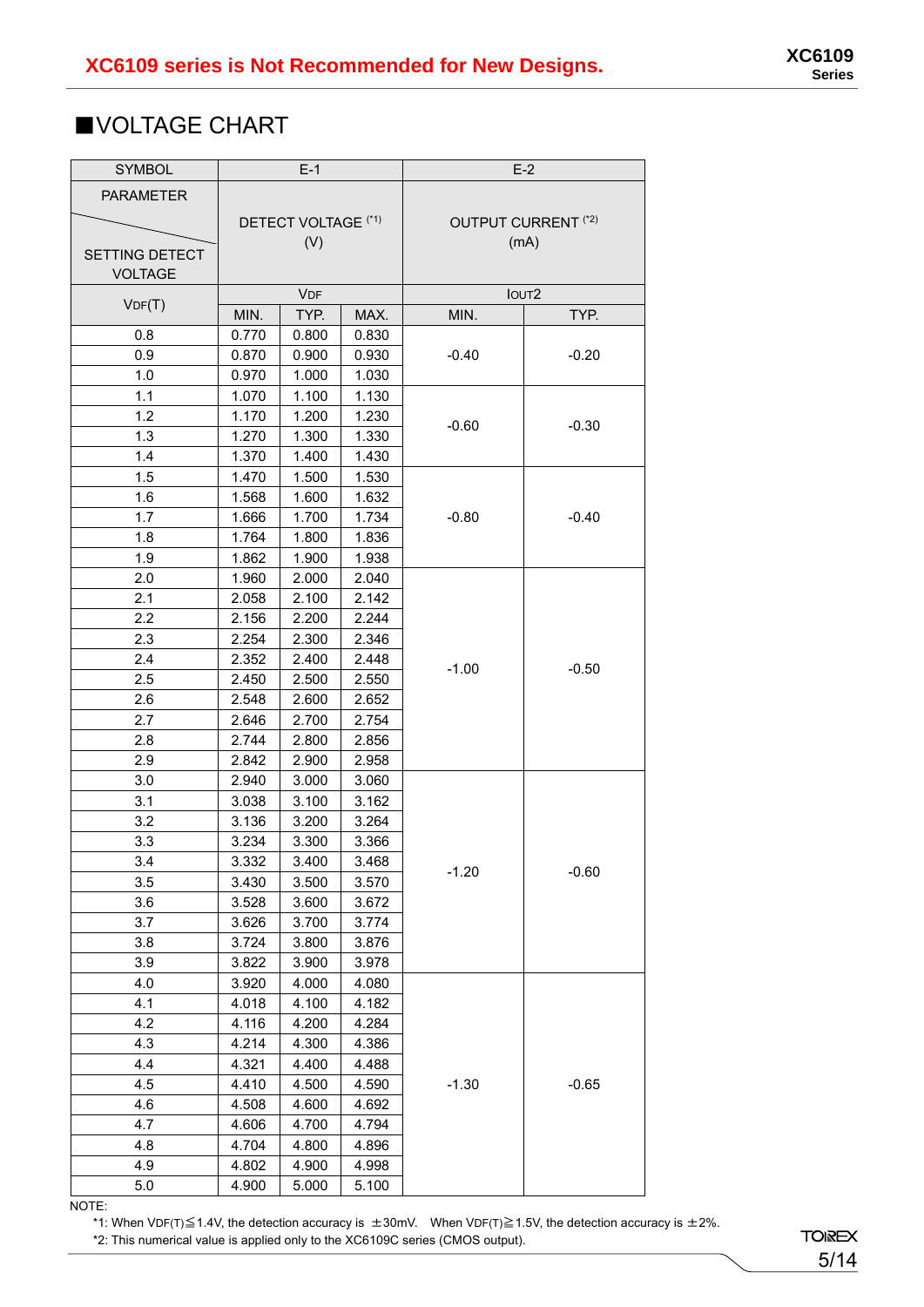## ■TEST CIRCUITS

Circuit 1 Circuit 2

≷ R=100kΩ (No resistor needed for  $\overline{\text{V}}\overline{\text{N}}$ CMOS output products) VOUT XC6109 Series  $Cd$  $\underline{\mathsf{v}}$ V vss  $\overline{\tau}$ 



Circuit 3 Circuit 4





Circuit 5 Circuit 6







Circuit 7 Circuit 8

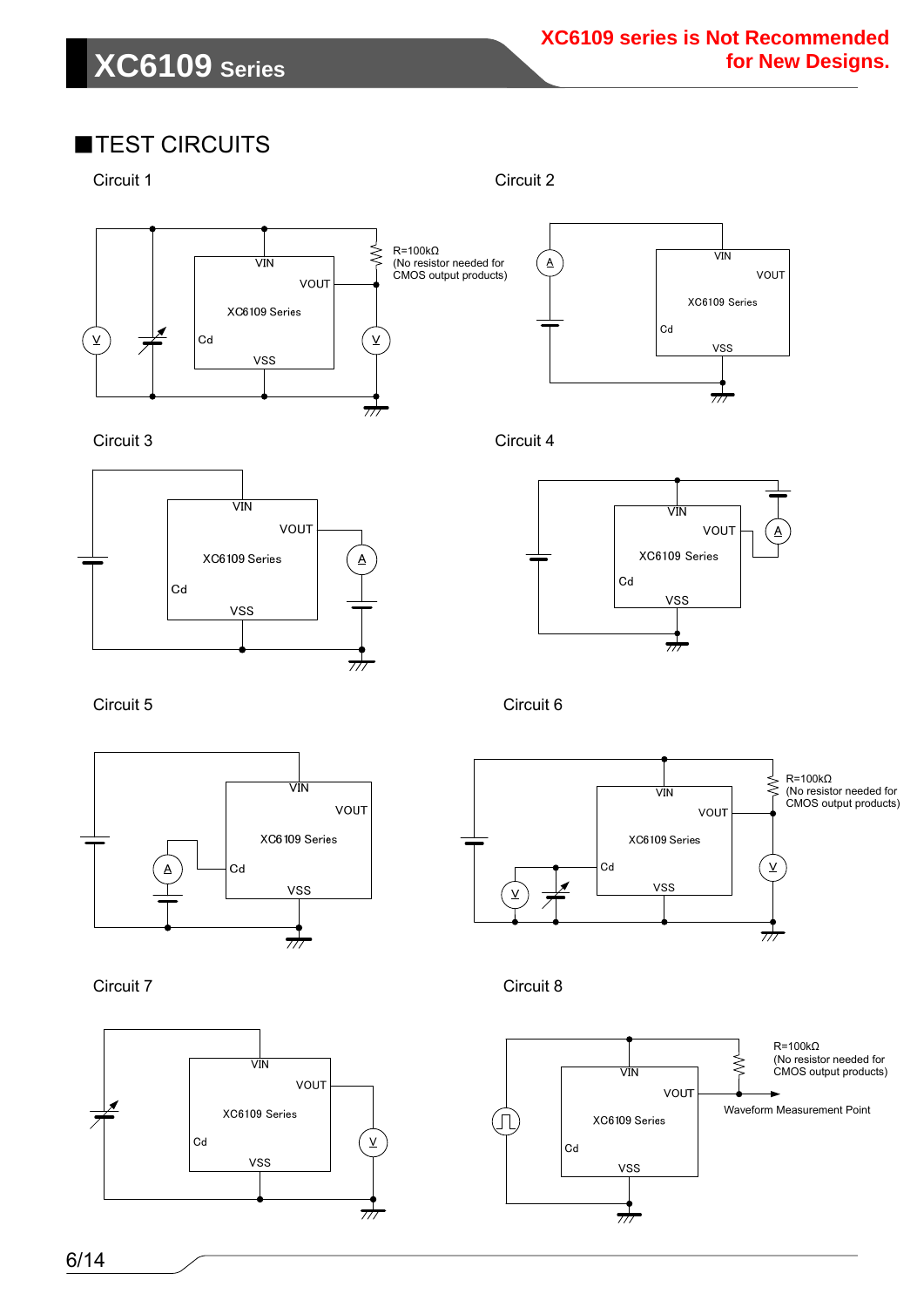### ■OPERATIONAL EXPLANATION

A typical circuit example is shown in Figure 1, and the timing chart of Figure 1 is shown in Figure 2 on the next page.

- ① As an early state, the input voltage pin is applied sufficiently high voltage to the release voltage and the delay capacitance (Cd) is charged to the input pin voltage. While the input pin voltage (VIN) starts dropping to reach the detect voltage (VDF) (VIN > VDF), the output voltage (VOUT) keeps the "High" level  $\overline{(-V)}$  (=VIN).
- ② When the input pin voltage keeps dropping and becomes equal to the detect voltage (VIN = VDF), an N-ch transistor for the delay capacitance discharge is turned ON, and starts to discharge the delay capacitance. For the internal circuit, which uses the delay capacitance pin as power input, the reference voltage operates as a comparator of VIN, and the output voltage changes into the "Low" level ( $\leq$ VIN×0.1). The detect delay time (tor) is defined as time which ranges from VIN = VDF to the VOUT of "Low" level (especially, when the Cd pin is not connected: tDF0).
- ③ While the input pin voltage keeps below the detect voltage, and 0.7V or more, the delay capacitance is discharged to the ground voltage (=VSS) level. Then, the output voltage (VOUT) maintains the "Low" level.
- ④ While the input pin voltage drops to 0.7V or less and it increases again to 0.7V or more, the output voltage may not be able to maintain the "Low" level. Such an operation is called "Unspecified Operation", and voltage which occurs at the output pin voltage is defined as unstable operating voltage (VUNS).
- ⑤ While the input pin voltage increases more than 0.7V and it reaches to the release voltage level (VIN<VDF +VHYS), the output voltage (VOUT) maintains the "Low" level.
- ⑥ When the input pin voltage continues to increase more than 0.7V up to the release voltage level (= VDF + VHYS), the N-ch transistor for the delay capacitance discharge will be turned OFF, and the delay capacitance will be started discharging via a delay resistor (Rdelay). The internal circuit, which uses the delay capacitance pin as power input, will operate as a hysteresis comparator (Rise Logic Threshold: VTLH=VTCD, Fall Logic Threshold: VTHL=VSS) while the input pin voltage keeps higher than the detect voltage (VIN > VDF).
- ⑦ While the input pin voltage becomes equal to the release voltage or higher and keeps the detect voltage or higher, the delay capacitance (Cd) will be charged up to the input pin voltage. When the delay capacitance pin voltage (VCD) reaches to the delay capacitance pin threshold voltage (VTCD), the output voltage changes into the "High" (=VIN) level. tor is defined as time which ranges from VIN =VDF+VHYS to the VOUT of "High" level (especially when the Cd pin is not connected:  $t_{DR0}$ ). t<sub>DR</sub> can be given by the formula (1).

 $t_{DR} = -R$ delay  $\times$  *Cd*  $\times$  *In* (1 - VTCD / VIN) +  $t_{DR0}$  …(1) \* In = a natural logarithm

The release delay time can also be briefly calculated with the formula (2) because the delay resistance is 2.0MΩ(TYP.) and the delay capacitance pin threshold voltage is VIN /2 (TYP.)

*tDR =Rdelay*×*Cd*×*0.69* …*(2)* 

\* Rdelay is 2.0MΩ(TYP.)

As an example, presuming that the delay capacitance is  $0.68 \mu$  F, ton is :

*2.0*×*106*×*0.68*×*10-6*×*0.69=938(ms)* 

- \* Note that the release delay time may remarkably be short when the delay capacitance is not discharged to the ground (=VSS) level because time described in ③ is short.
- ⑧ While the input pin voltage is higher than the detect voltage (VIN > VDF), therefore, the output voltage maintains the "High"(=VIN) level.

| Delay Capacitance [Cd] | Release Delay Time [tDR] (TYP.) | Release Delay Time [tDR] (MIN. ~ MAX.) *1 |
|------------------------|---------------------------------|-------------------------------------------|
| $(\mu$ F)              | (ms)                            | (ms)                                      |
| 0.01                   | 13.8                            | $11.0 - 16.6$                             |
| 0.022                  | 30.4                            | $24.3 \sim 36.4$                          |
| 0.047                  | 64.9                            | $51.9 \sim 77.8$                          |
| 0.1                    | 138                             | $110 - 166$                               |
| 0.22                   | 304                             | $243 - 364$                               |
| 0.47                   | 649                             | $519 - 778$                               |
|                        | 1380                            | $1100 - 1660$                             |

●Release Delay Time Chart

\* The release delay time values above are calculated by using the formula (2).

\*1: The release delay time  $(t_{DR})$  is influenced by the delay capacitance Cd.

**TOREX** 7/14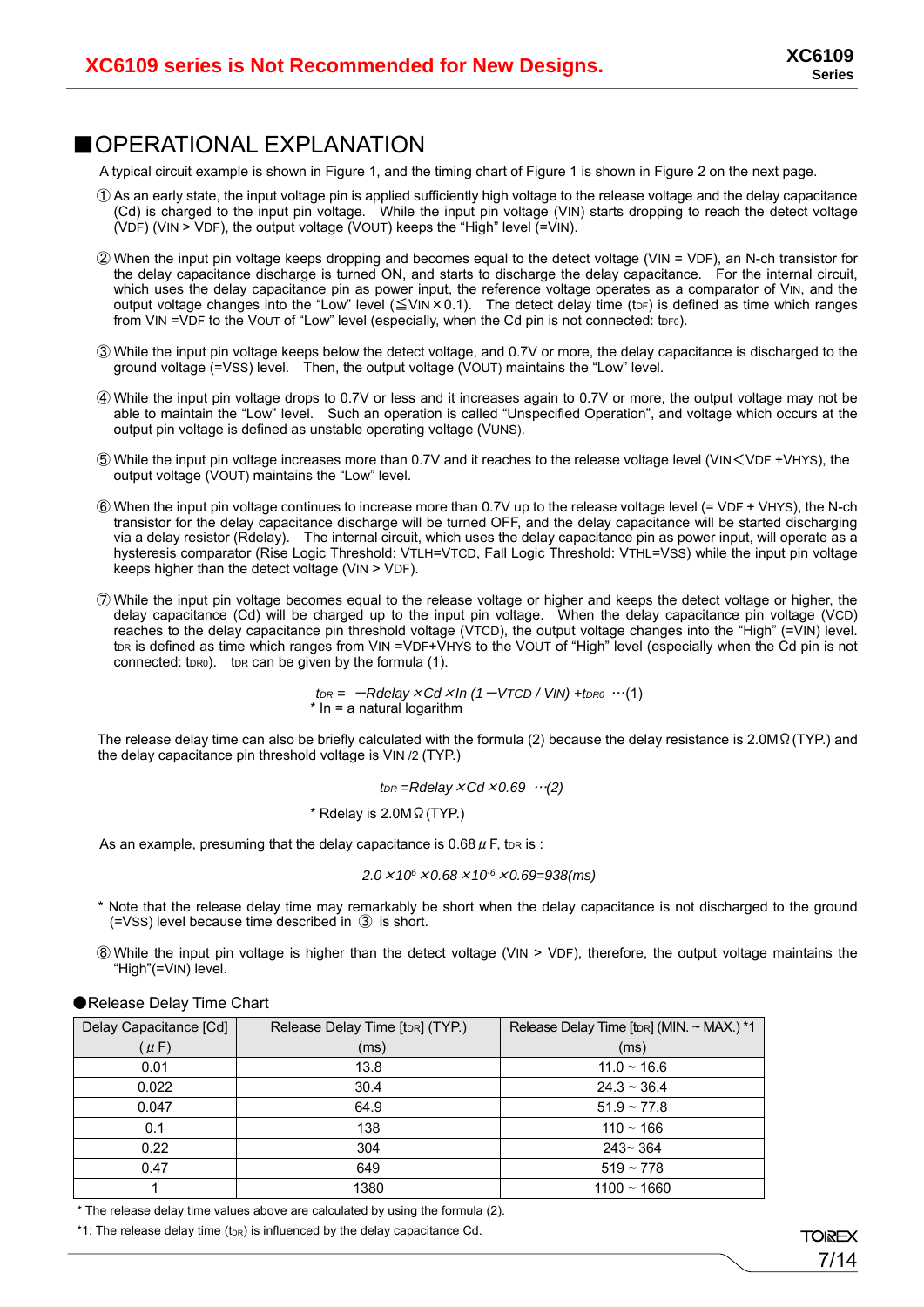## ■OPERATIONAL EXPLANATION (Continued)

Figure 1: Typical application circuit example

**XC6109 Series**



Figure 2: The timing chart of Figure 1

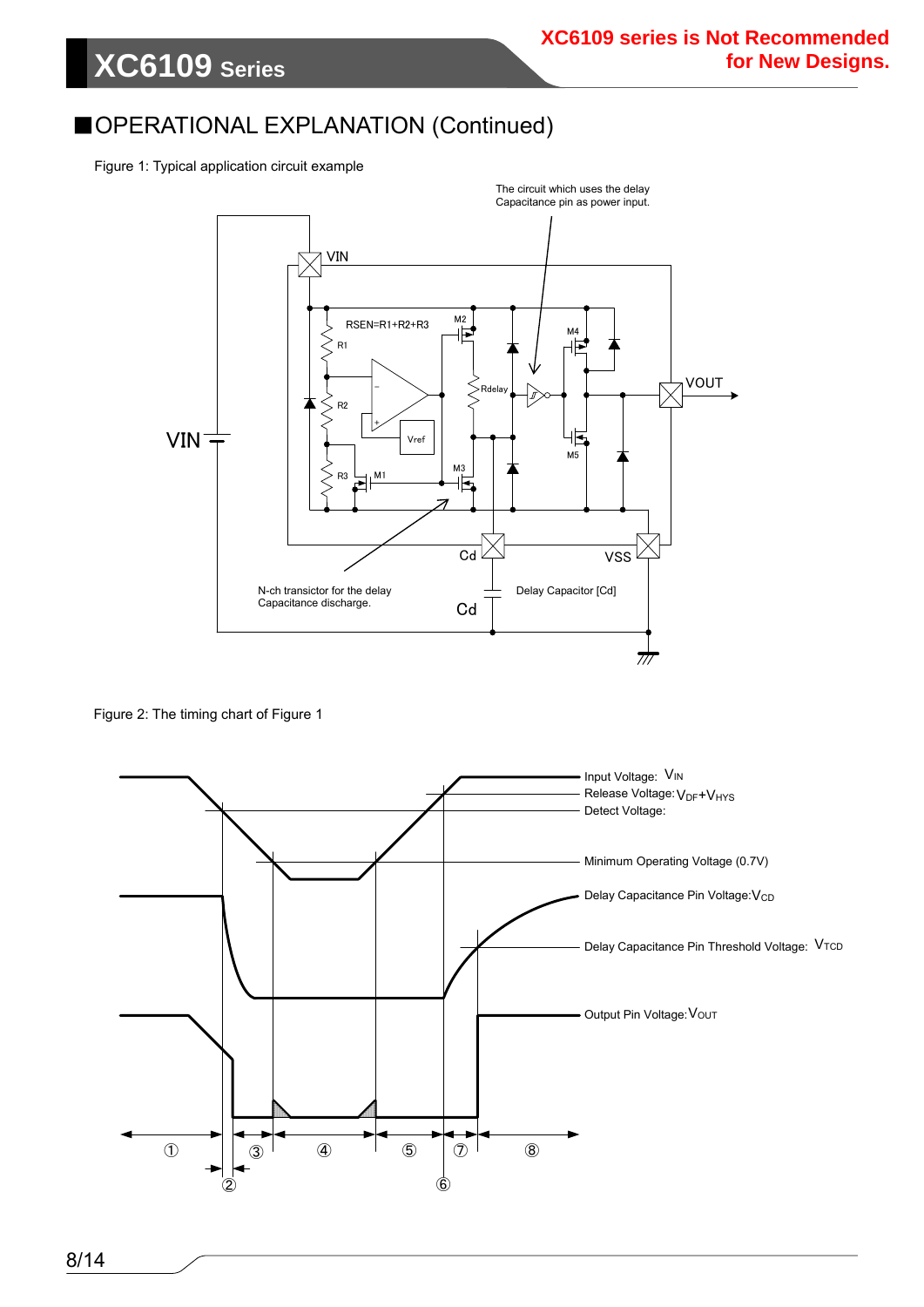### ■NOTES ON USE

- 1. Use this IC within the stated maximum ratings. Operation beyond these limits may cause degrading or permanent damage to the device.
- 2. The input pin voltage drops by the resistance between power supply and the VIN pin, and by through current at operation of the IC. At this time, the operation may be wrong if the input pin voltage falls below the minimum operating voltage range. In CMOS output, for output current, drops in the input pin voltage similarly occur. Oscillation of the circuit may occur if the drops in voltage, which caused by through current at operation of the IC, exceed the hysteresis voltage. Note it especially when you use the IC with the VIN pin connected to a resistor.
- 3. Note that a rapid and high fluctuation of the input pin voltage may cause a wrong operation.
- 4. Power supply noise may cause operational function errors, Care must be taken to put the capacitor between V<sub>IN</sub>-GND and test on the board carefully.
- 5. When there is a possibility of which the input pin voltage falls rapidly (e.g.: 6.0V to 0V) at release operation with the delay capacitance pin (Cd) connected to a capacitor, use a schottky barrier diode connected between the VIN pin and the Cd pin as the Figure 3 shown below.
- 6. When N-ch open drain output is used, output voltages Vout at voltage detection and release are determined by a pull-up resistor tied to the output pin. A resistance value of the pull-up resistor can be selected with referring to the followings. (Refer to Figure 4)

During detection, the formula is given as

V<sub>OUT</sub>=Vpull/(1+Rpull/R<sub>ON</sub>)

where Vpull is pull-up voltage and R<sub>ON</sub> (\*1) is ON resistance of N-ch driver M5 (R<sub>ON</sub>=V<sub>DS</sub>/l<sub>OUT1</sub> from the electrical characteristics table).

For example, when V<sub>IN</sub>=2.0V (\*2), R<sub>ON</sub> = 0.5/0.8 × 10<sup>-3</sup>=625  $\Omega$  (MIN.) and if you want to get V<sub>OUT</sub> less than 0.1V when Vpull=3.0V, Rpull can be calculated as follows;

Rpull=(Vpull /V<sub>OUT</sub>-1) × R<sub>ON</sub>=(3/0.1-1) × 625≒18 k Ω

Therefore, pull-up resistance should be selected 18kΩ or higher.

 $(*1)$  V<sub>IN</sub> is smaller, R<sub>ON</sub> is bigger

(\*2) For the calculation, the lowest  $V_{IN}$  should be used among of the  $V_{IN}$  range

During release, the formula is given as

V<sub>OUT</sub>=Vpull/(1+Rpull/Roff)

where Vpull is pull-up voltage Roff is OFF resistance of N-ch driver M5 (Roff=Vouτ/ILEAK=15MΩ from the electrical characteristics table)

For examples, if you want to get  $V_{\text{OUT}}$  larger than 5.99V when Vpull is 6.0V, Rpull can be calculated as follows;  $Rpull=(Vpull/V<sub>OUT</sub>-1) × Roff=(6/5.99-1) × 15 × 10<sup>6</sup> ÷ 25kΩ$ 

Therefore, pull-up resistance should be selected 25kΩ or below.



Figure 3: Circuit example with the delay capacitance pin (Cd) connected to a schottky barrier diode

Figure 4: Circuit example of XC6109N Series

**TOIREX** 9/14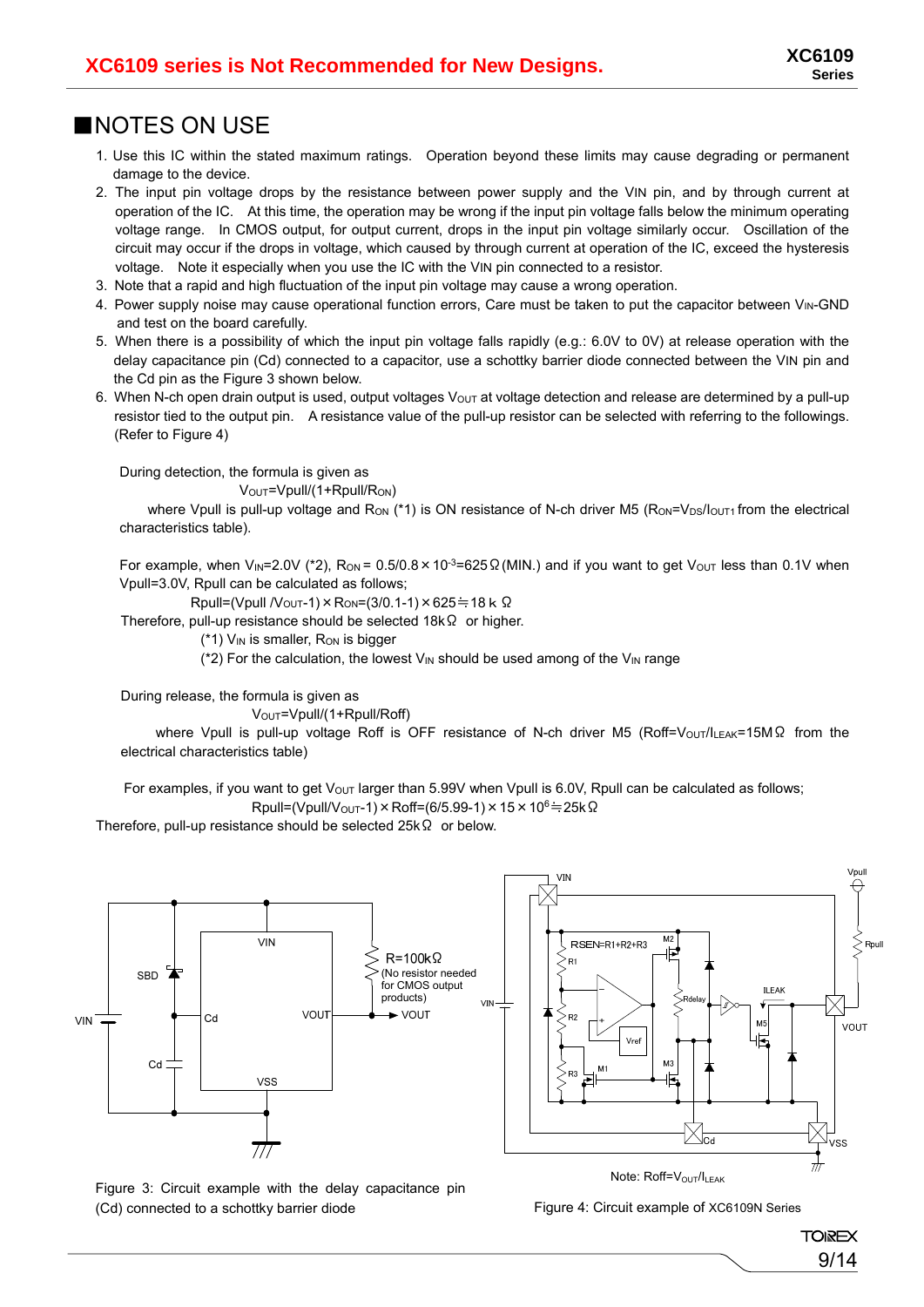### **XC6109 series is Not Recommended for New Designs.**

## **TYPICAL PERFORMANCE CHARACTERISTICS**

(1) Supply Current vs. Input Voltage (2) Detect Voltage vs. Ambient Temperature

XC6109x25AN

2.0 Ta=85℃ Supply Current: ISS (µA) Supply Current: ISS (μA) 1.5 25℃ 1.0 -40℃ 0.5 0.0 0123456 Input Voltage: VIN (V)

XC6109x25AN



#### XC6109x25AN





XC6109C25AN







### 10/14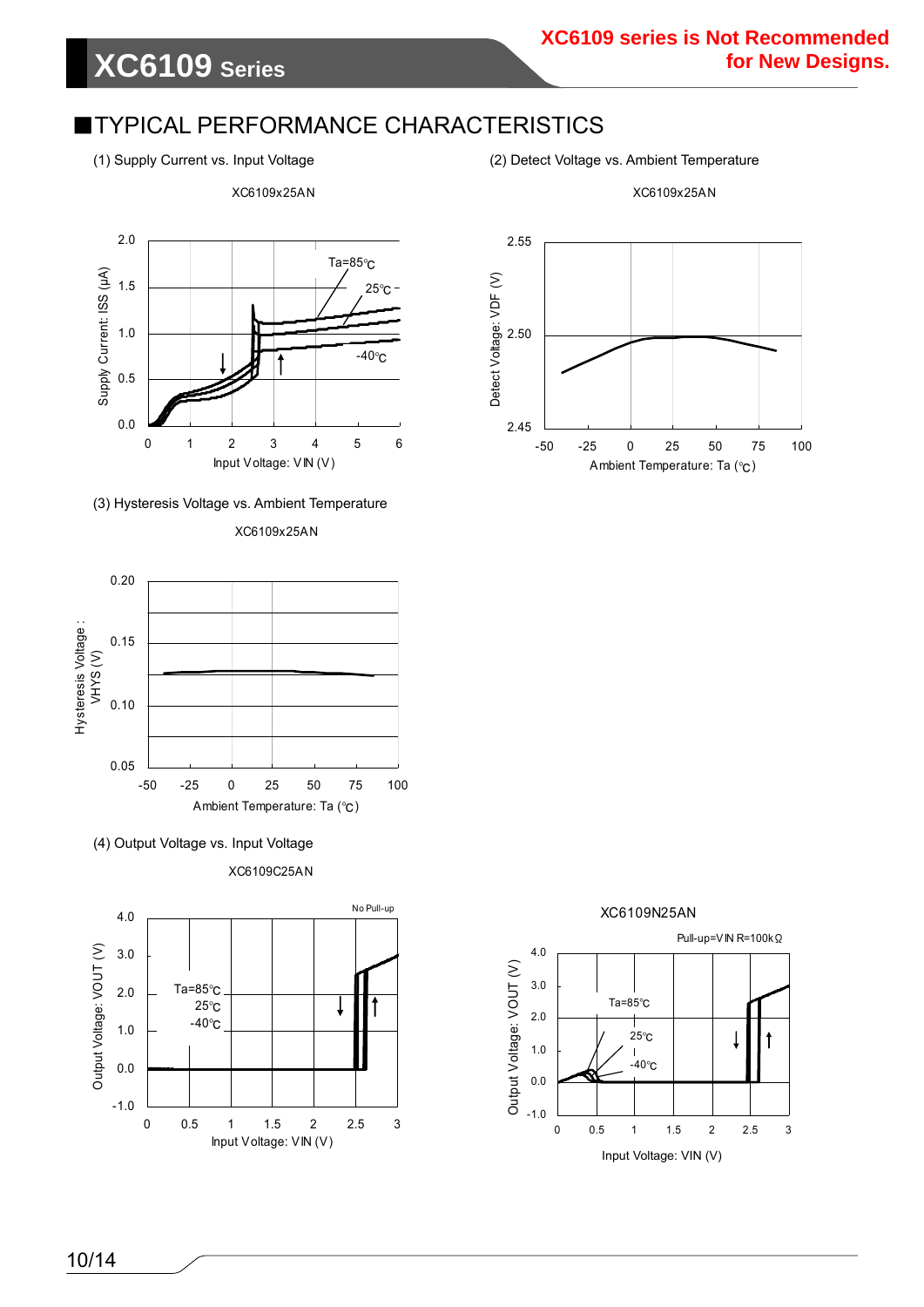## ■TYPICAL PERFORMANCE CHARACTERISTICS (Continued)

(5) Output Current vs. Input Voltage



#### XC6109x50AN



(8) Release Delay Time vs. Delay Capacitance (9) Detect Delay Time vs. Delay Capacitance





XC6109C08AN

### (6) Cd Pin Sink Current vs. Input Voltage (7) Delay Resistance vs. Ambient Temperature







#### XC6109xxxAN

**TOIREX** 11/14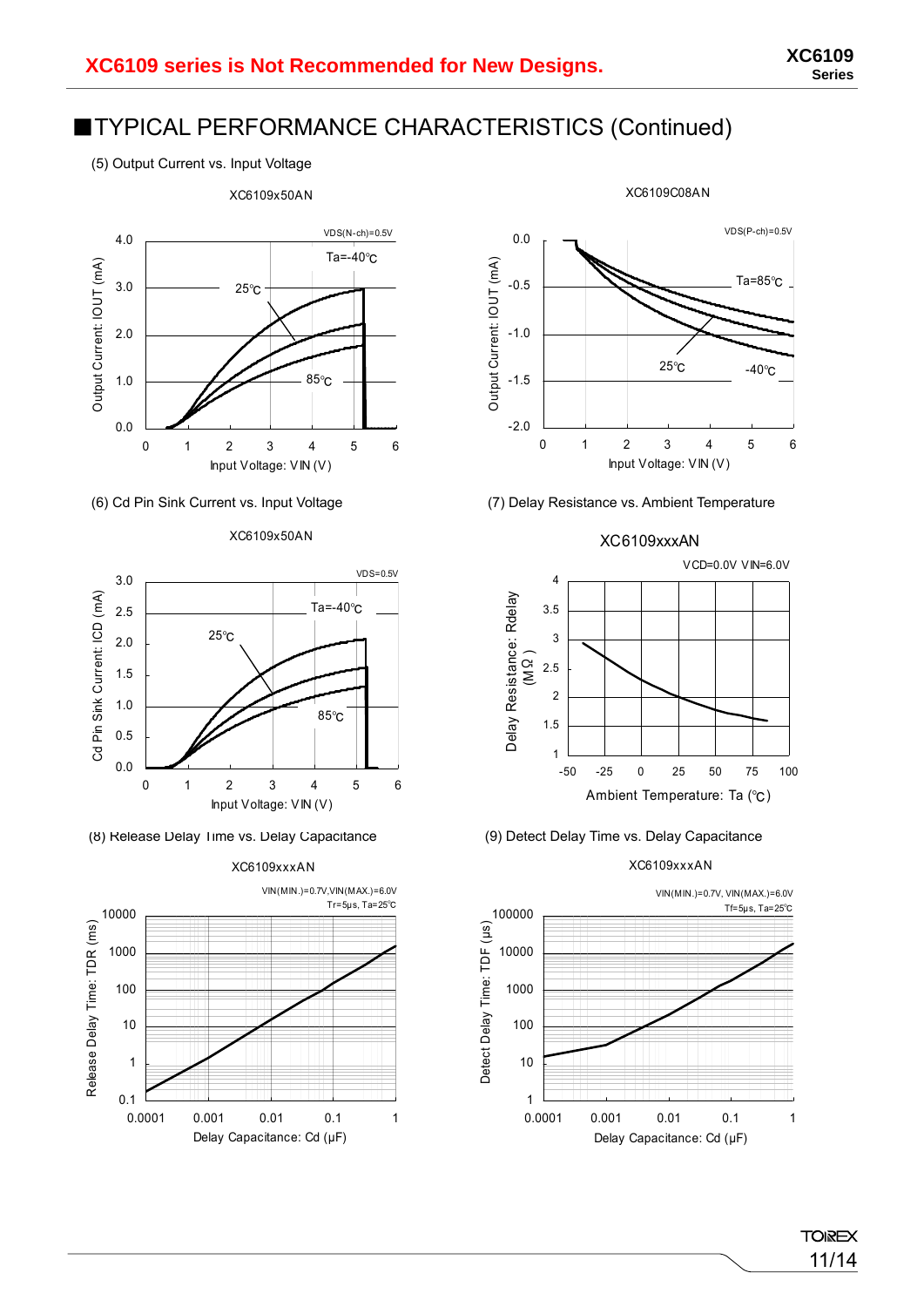## ■TYPICAL PERFORMANCE CHARACTERISTICS (Continued)

(10) Leak Current vs. Ambient Temperature

(11) Leak Current vs. Output Voltage



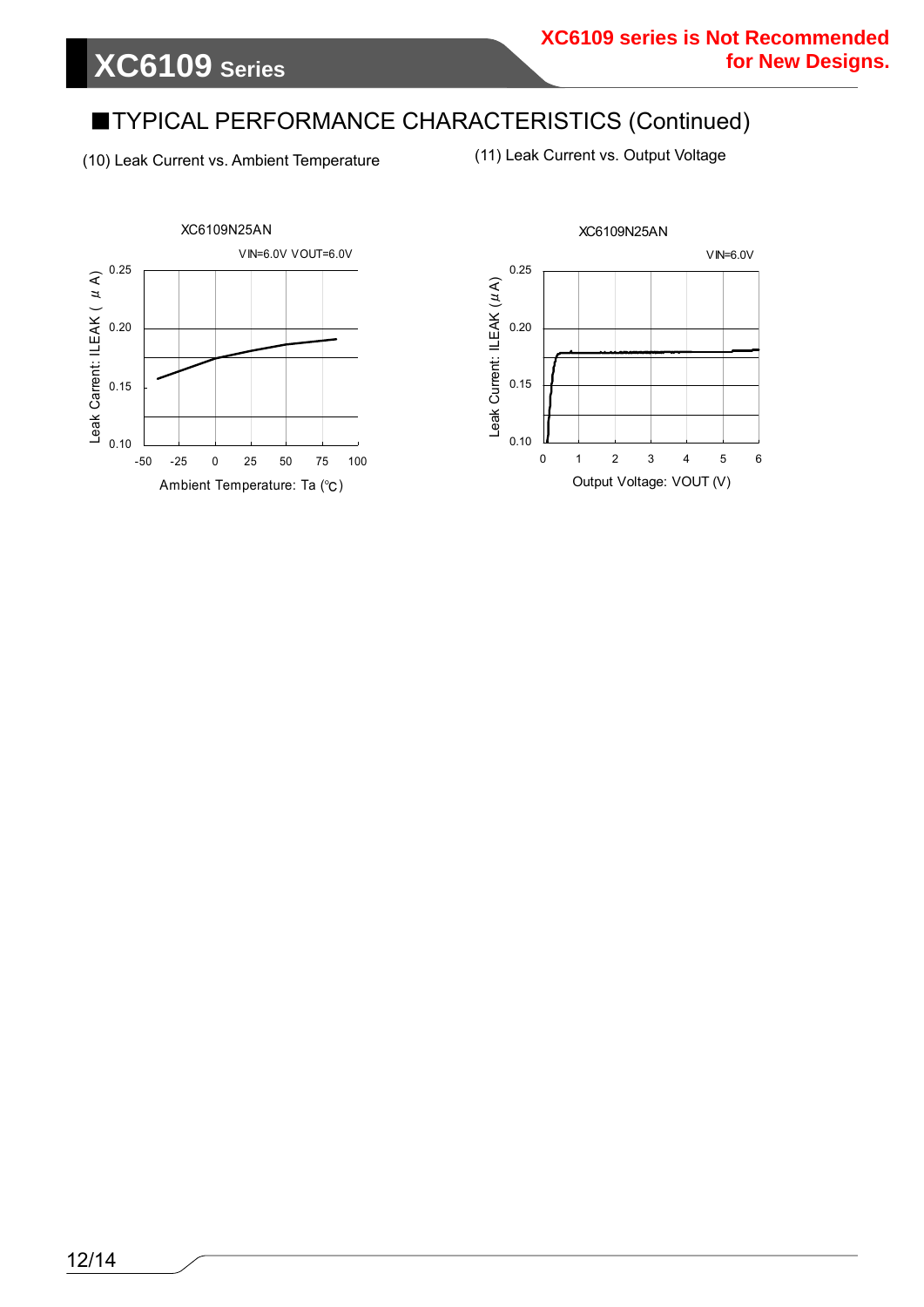## ■PACKAGING INFORMATION

 $\bullet$ SSOT-24<br>(unit : mm)





SSOT-24 Package

## ■MARKING RULE



SSOT-24 (TOP VIEW)

| $\bullet$ SSOT-24 | 1) Represents output configuration and integer number of detect voltage |                              |                                         |
|-------------------|-------------------------------------------------------------------------|------------------------------|-----------------------------------------|
|                   |                                                                         | CMOS output (XC6109C Series) | N-ch Open Drain output (XC6109N Series) |

| <b>MARK</b>  | <b>VOLTAGE (V)</b> | <b>PRODUCT SERIES</b> |   | MARK   VOLTAGE (V) | <b>PRODUCT SERIES</b> |
|--------------|--------------------|-----------------------|---|--------------------|-----------------------|
| $\mathsf{H}$ | 0.x                | XC6109C0xxNx          |   | 0.x                | XC6109N0xxNx          |
| в            | 1.x                | XC6109C1xxNx          |   | 1.x                | XC6109N1xxNx          |
|              | 2.x                | XC6109C2xxNx          | М | 2.x                | XC6109N2xxNx          |
|              | 3.x                | XC6109C3xxNx          | N | 3.x                | XC6109N3xxNx          |
|              | 4.x                | XC6109C4xxNx          | P | 4.x                | XC6109N4xxNx          |
|              | 5.x                | XC6109C5xxNx          | R | 5.x                | XC6109N5xxNx          |

#### ②Represents decimal number of detect voltage

| <b>MARK</b> | <b>VOLTAGE (V)</b> | <b>PRODUCT SERIES</b> |
|-------------|--------------------|-----------------------|
| N           | x.0                | XC6109xx0xNx          |
| P           | x.1                | XC6109xx1xNx          |
| R           | x.2                | XC6109xx2xNx          |
| S           | x.3                | XC6109xx3xNx          |
|             | x.4                | XC6109xx4xNx          |
| Н           | x.5                | XC6109xx5xNx          |
| V           | x.6                | XC6109xx6xNx          |
| x           | x.7                | XC6109xx7xNx          |
|             | x.8                | XC6109xx8xNx          |
| 7           | x.9                | XC6109xx9xNx          |

④Represents production lot number

 0 to 9, A to Z or inverted characters of 0 to 9, A to Z repeated/ (G, I, J, O, Q, W excluded)